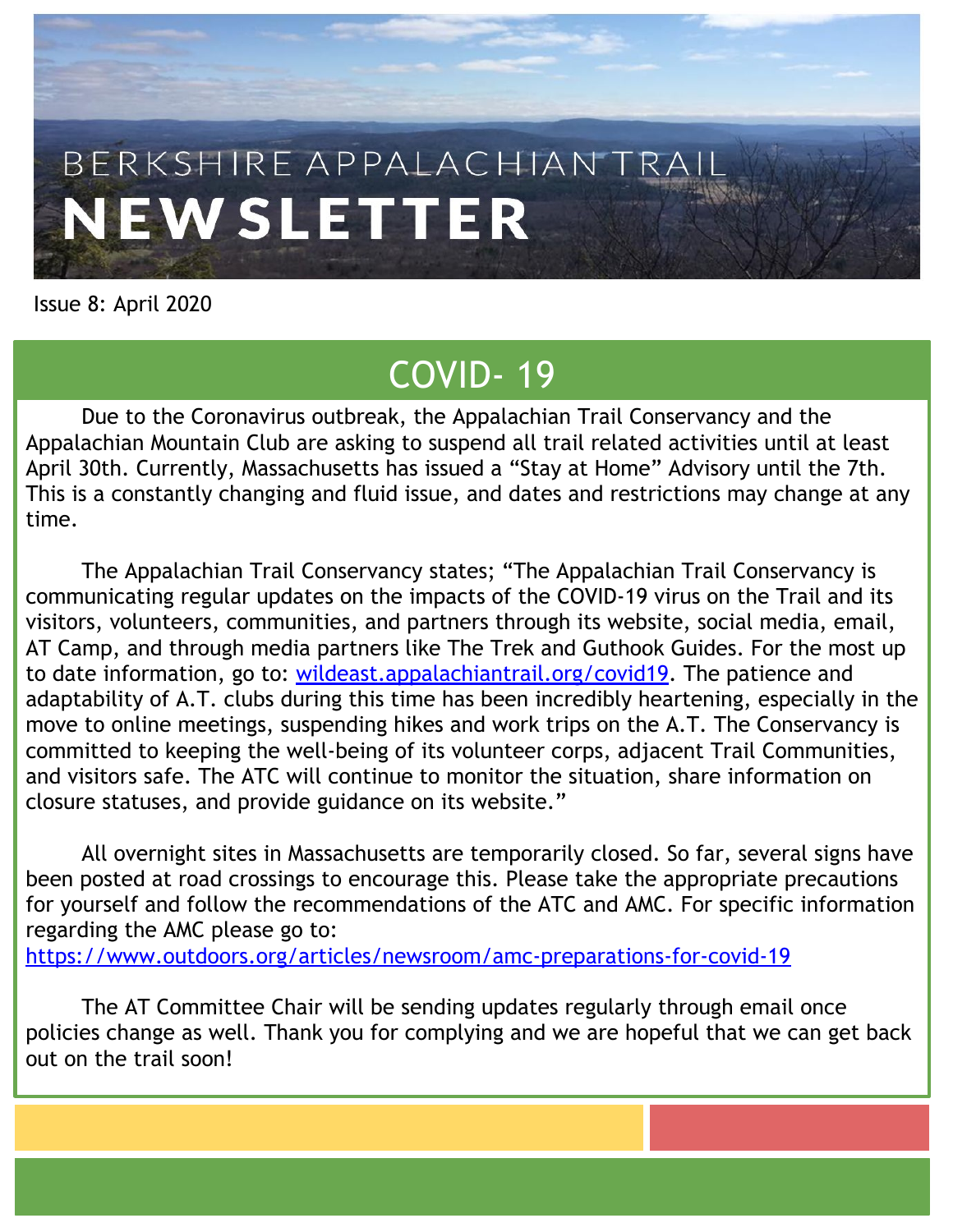## CORRIDOR MONITORING COORDINATOR

The Berkshire Chapter's A.T. Management Committee is seeking a Corridor Monitoring Program Coordinator. The Corridor Monitoring Program Coordinator is responsible for oversight of the regular monitoring of Appalachian Trail lands by the assigned Corridor Monitors, reporting on the results of Corridor Monitoring, overseeing implementation of the Corridor Boundary Maintenance program and follow up on Encroachment Reports.

A member of the A.T. Committee, the position requires good communication skills with staff and volunteers through email and phone, an organized work style and attention to details. Primary duties involve managing a 20 person volunteer Corridor Monitor corps, planning work schedules, and connecting regularly with staff from ATC and NPS regarding Corridor Boundary issues and policies. Although this is primarily an "office" position, 4-5 field visits to projects near the A.T. are likely between April and November. Experience with land surveys, property deeds and maps is helpful but not required. An extensive and experienced mentoring system exists to assist new Coordinators.

Attendance at six bi-monthly A.T. Committee meetings in Lanesborough, MA per year is important. Occasional absences can be supplemented by written updates. Average estimated weekly time commitment is 2 hours, with short periods of 10 hours per week.

Contact Cosmo Catalano, at@amcberkshire.org for more info.

## GUTHOOK USE POLICY

Several AT volunteers will have applied for the use of the Guthook App for the AT in Massachusetts. Word from ATC is that the maps to use the App should be available soon. Part of this App, beyond the mapping capabilities, allows descriptions about specific locations on the Trail. Through the App developer, we can update these "official" wording of locations such as shelters, trailheads, etc.

The App also allows users to post public messages about their experiences on the Trail. To manage our public "face" on Guthook, we've developed the following guidance. Trail volunteers may post accurate information for hikers regarding condition updates at various locations (shelters, water sources, view points, etc), keeping in mind that these are visible by the public, and that such messages should be brief and to the point. Volunteers should refrain from posting about hiker or group conduct, personal encounters with hikers, non-trail issues, and ATC, APPA, DCR or Committee policy. If a volunteer believes a post should be made about such topics, they should refer it to their Coordinator who will share the idea with the Committee. If erroneous posts are being made by other users, volunteers should bring them to the attention of their Coordinator right away.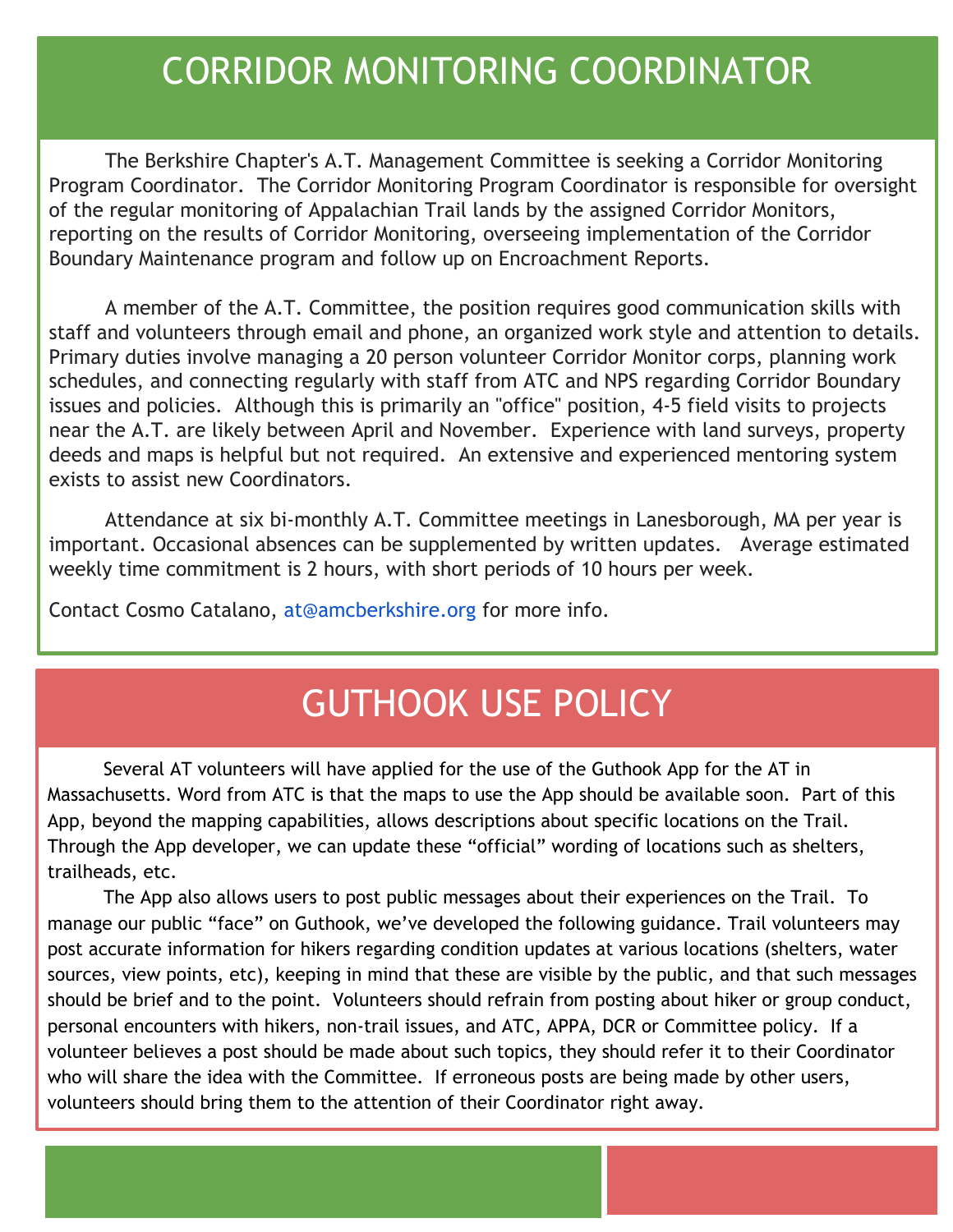## HISTORY THROUGH STORIES

Below, is a letter written by Richard H. Fitzgerald Sr. to his son Richard H. Fitzgerald Jr. whom in 1956-1957 had worked on creating the bridge over the Massachusetts Turnpike in order to ensure that the Appalachian Trail remained intact. This letter was originally seen in February of 1991 in ATC's *The Register.* Richard Sr. was one of the first people to design and create the first Highway bridge for the Appalachian Trail.

*Dear Richard,* 

*Son, I'll try to tell this story without making a novel out of it.*

*As you know, I was involved with practically every "order of taking" in the eminent-domain land-takings for the initial turnpike and the Boston extension of the Massachusetts Turnpike.* 

*One day, after signing my pay check in a branch office of the first National Bank of Boston, I used a hand blotter to dry the ink on the endorsed check. On the blotter was a picture of a man wearing a backpack and the wording "Appalachian Trail from Maine to Georgia--an unboken line," or words to that effect.* 

*My curiosity was aroused because I could not recall any reference to the Trail at any point across the entire state by the turnpike authority. I returned to the office and, after a diligent search, reported my findings to the chief engineer (Philip Kitfield). This time frame was around 1956-57, and we had practically completed construction of the initial turnpike, be we had not as yet opened the road to the toll-paying. We had, however, severed the trail!!!*

*The Trail was near the Lee- Becket town lines at Goose Pond in the Berkshire County.* 

*An engineer named Ken Wolfson, who worked for Stone Webster on that particular section of the turnpike, met with me at my office in the Little Building and explained that there was no money left in that area (for construction); that the road was practically completed; that there appeared to be no way to provide access, and that there were four (4) different and extreme elevations between the south and north sides of the turnpike! Also, there were no plans to provide a bridge, since the angle from the high point on the south and*  low point on the north was extremely acute and would in effect be more like a slide than a bridge.

*Cognizant of the necessity to reinstate the rights of access along the trail and across the turnpike, I took a pencil and quickly (in my naivete in architectural matters) sketched a line from the southern high point, as shown on his plants, to a point in the median strip which was very wide, made a circular marking and then made a line from the median strip to the low point on the northern side. My comment was "Could we bridge the eastbound roadway, drop down the median, come up again and bridge the westbound roadway rather than have one bridge?" Also, we had to keep in mind that people might cross these bridges in ways other than on foot (i.e., horseback), or even take cattle across, hence the ramp- like sections down to and up from the median.* 

*The results of that meeting are obvious when one sees the structure that was built. It matches my sketch on Wolfson's plans!!! Apparently, there was not enough time and not enough desire to delay the opening to have formal submission of architectural plans and bids.* 

*Mel Crain, later chief engineer for the Massachusetts Turnpike Authority, told me at a later date that the structure cost several million dollars. He is now retired. He was a resident of Longmeadow, Mass., and was acquainted with the people and construction at the time.* 

*The original "order of taking" and amendments thereto would be on file in the Berkshire County Courthouse in Pittsfield, Mass.*

*I had to write one amendment to spell out the rights granted at that point and across the turnpike.* 

*So you see, son, I did have something to do with the Appalachian Trail. I have a somewhat dubious monument to my architectural skills and a pride in the fact that I saved my employer the conflict from historical societies and sport organizations that would have taken place if it had not been for that little hand-blotter.* 

*Whenever you see that monstrosity on the turnpike, think of me!!*

*Love, Dad*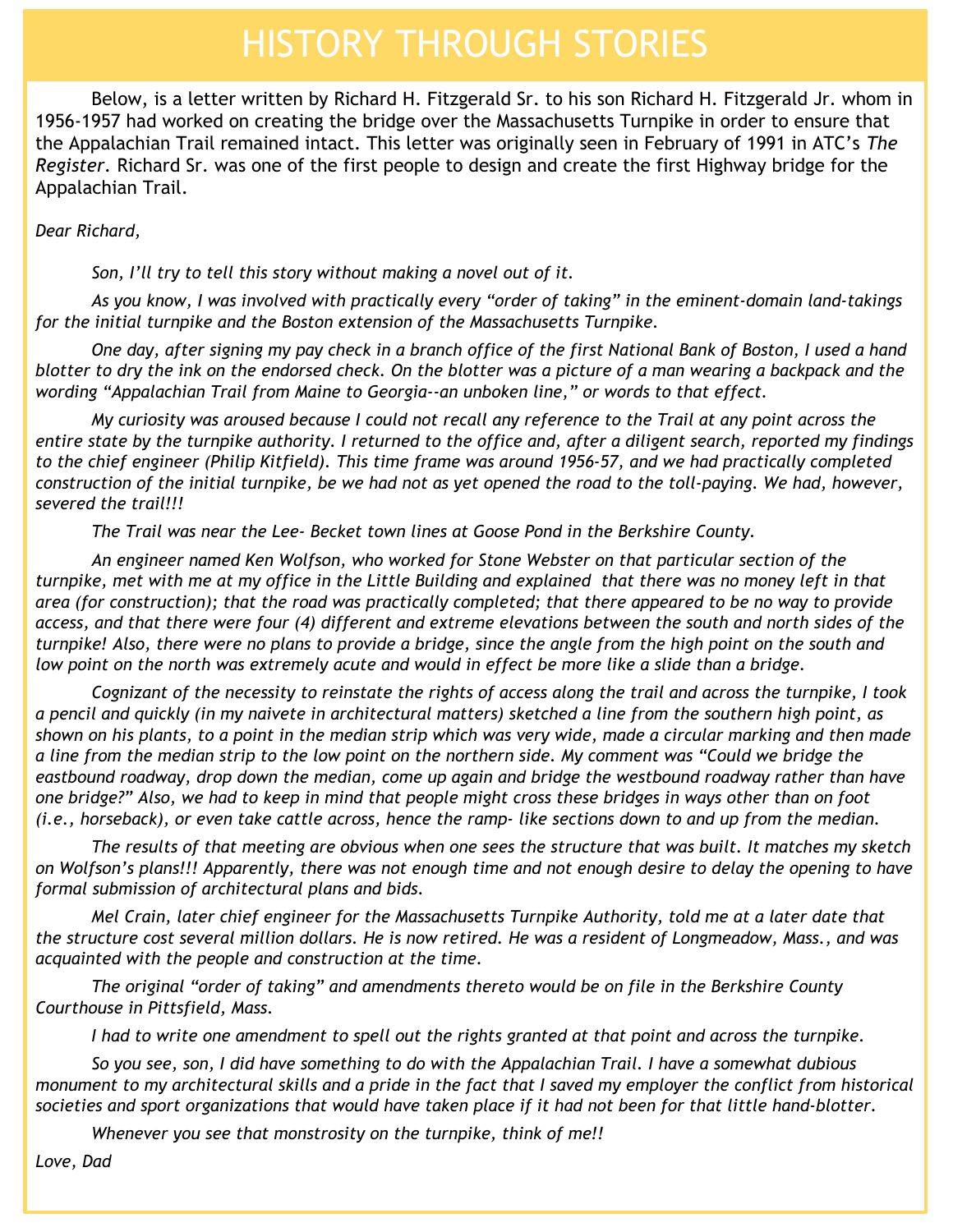

#### VOLUNTEER SPOTLIGHT

Eileen Quinn stumbled upon the role as AT Community Coordinator for Cheshire in 2017. She and her husband John Tremblay, and some community members started the Cheshire Community Association in 2015 in order to bring positive energy and events to their town.

They heard that Dalton had been designated as an official AT Community, and felt that it made sense for Cheshire to also have this status, under the umbrella of their Community Association. The AT comes right through the town and residents have been supporting hikers for years. It was time to make it official.

In August 2017 Eileen attended the AT Designation Celebration for Dalton to see what it was about and was hooked! Soon afterwards, with the help of Margaret Cahill and Andrea Lassor, the Dalton AT community leaders, Eileen and other dedicated volunteers started the large application process to become an AT Community, and by June 2018 they were official! Since then, they've been active cheerleaders and supporters of the trail and its hikers.

Eileen assists as the AT Community leader by serving as a liaison between the AT Committee and the Cheshire community. With the invaluable support from Cosmo Catalano, Jim Pelletier, Karen Daigle and others, she coordinates Cheshire's annual AT Community celebration, assists with trail maintenance and other trail related tasks. Recently, she's been spearheading preparations for the new AT Campsite which is located in town, across from the Ashuwillticook Rail Trail and Diane's Twist Ice Cream & Sandwich Shop. It is scheduled to open May 1st with an electricity hub, water source, posts for hammocks, picnic table and a port-a-potty. For many years AT hikers stayed at St. Mary's church hall and grounds, where Father Tom Begley, a lover of the AT and avid hiker, offered hospitality to them. For various reasons, that arrangement disbanded last year. However, with the collaboration and support of the town government and AT volunteers, the community will soon have a place for hikers to camp. The site will be named in honor of the late Fr. Tom.

Eileen and John are avid hikers and often go to the Cheshire Cobbles, which can be seen from their kitchen window. Eileen works part time for a Fair Trade organization, and occasionally teaches yoga & meditation. She is a passionate woman who dives headfirst into whatever she is working on! Thank you Eileen for your continued support of the trail and keeping the spirit of the AT Trail Communities alive!